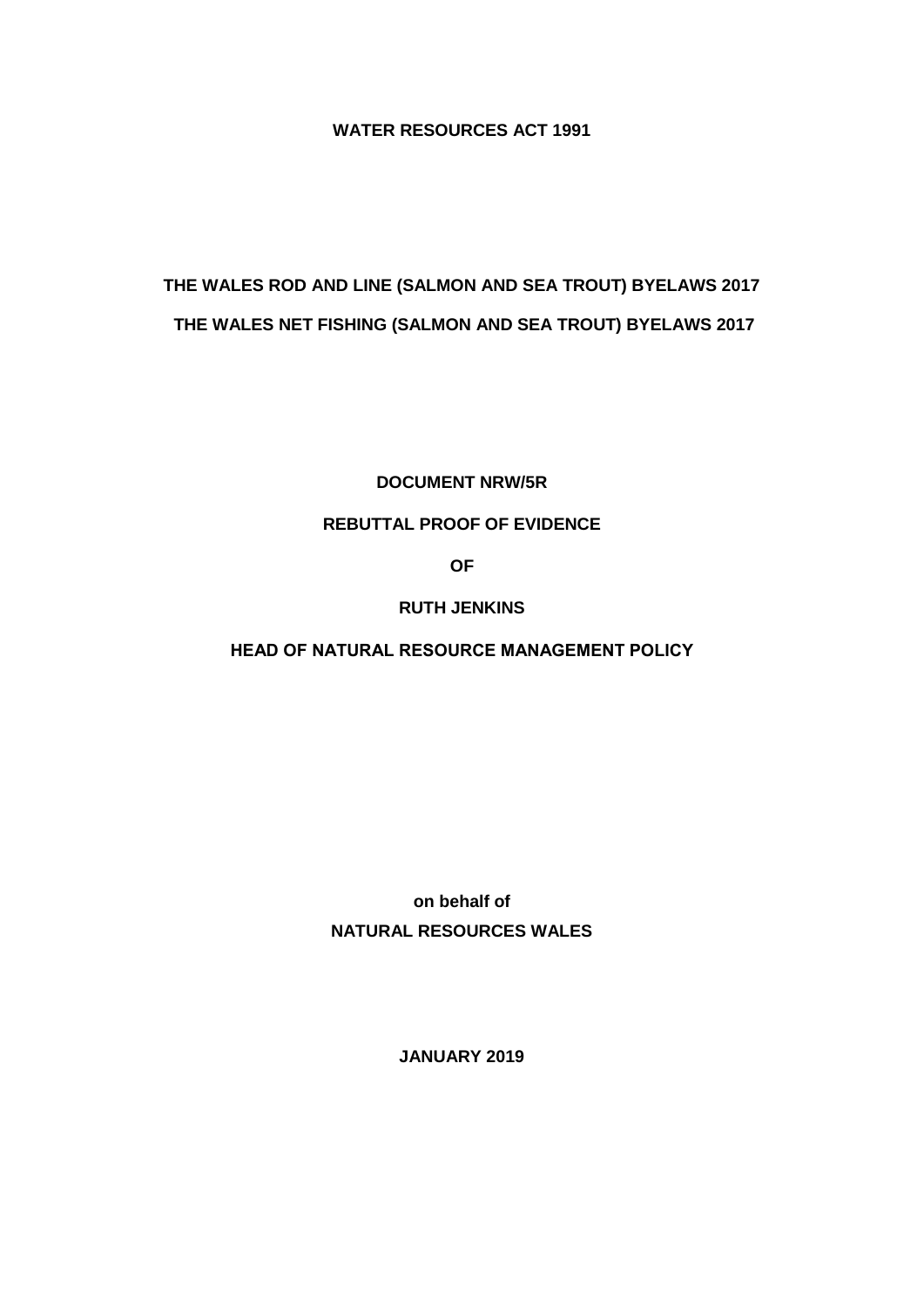This page has been left intentionally blank.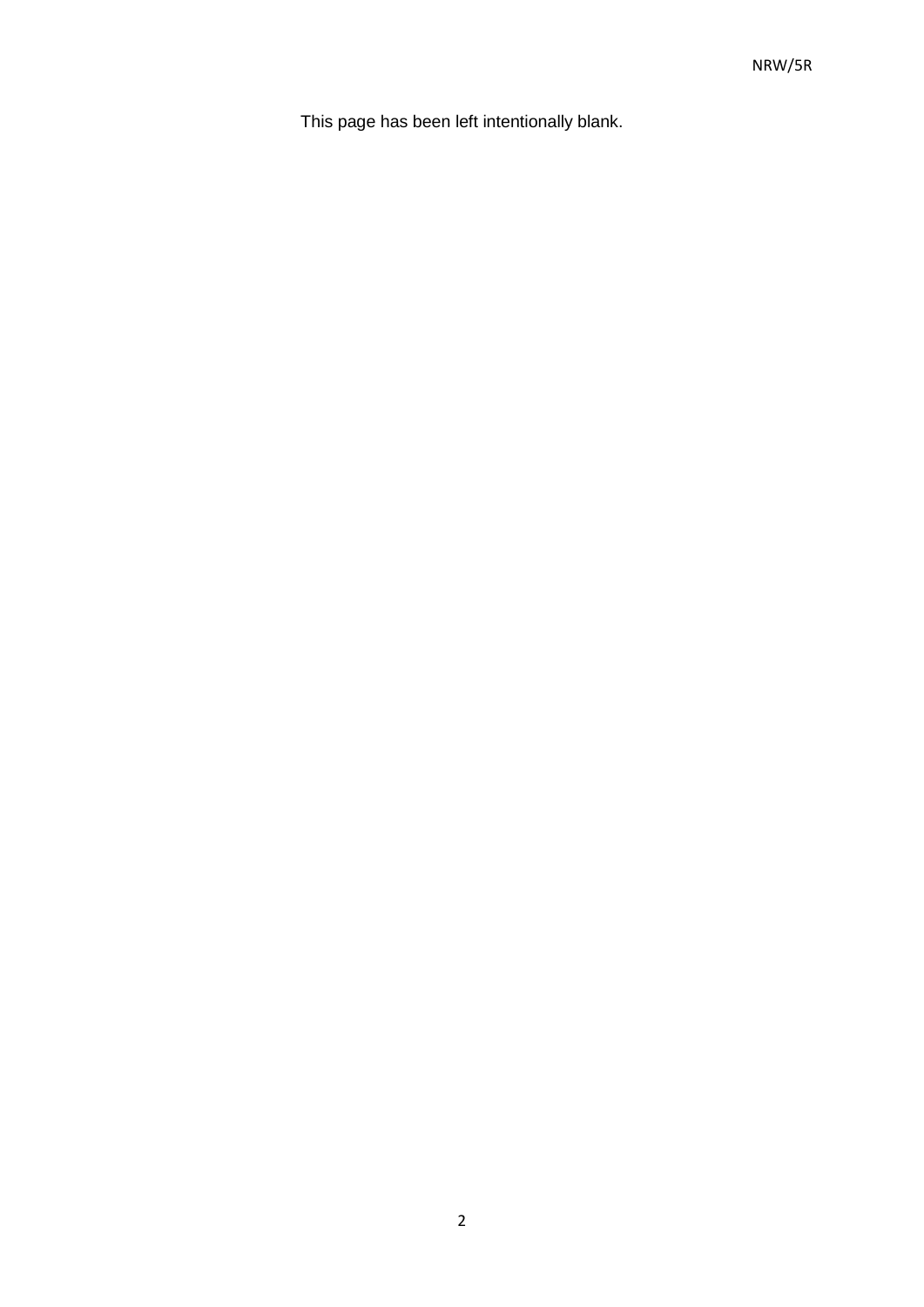### **1 Introduction**

- 1.1 Further to my Proof of Evidence submitted on 21 November 2018 (**NRW/5**), and having considered the objectors' evidence submitted on 18 December 2018, I, Ruth Jenkins, present this rebuttal evidence.
- 1.2 My rebuttal is limited to those matters which require the submission of additional written evidence and will not repeat evidence already before the inquiry.
- 1.3 My rebuttal evidence addresses the following two key issues raised in objector evidence:
	- (a) First, there are a number of instances in objector evidence in which concerns are expressed that NRW is not appropriately applying its General Purpose or the Principles of the Environment (Wales) Act 2016 (**"the 2016 Act"**) <sup>1</sup> and the Well-being of Future Generations (Wales) Act 2015 (**"the 2015 Act"**) 2 **.** I therefore provide here supplementary evidence to address these concerns.
	- (b) Secondly, I briefly explain the distinctions in the legislative and policy contexts that influence some of the differences in approach to salmon and sea trout in England, Scotland and Northern Ireland, which have been raised by Objectors.

**<sup>.</sup>**  $1$  LEG/25

<sup>2</sup> LEG/23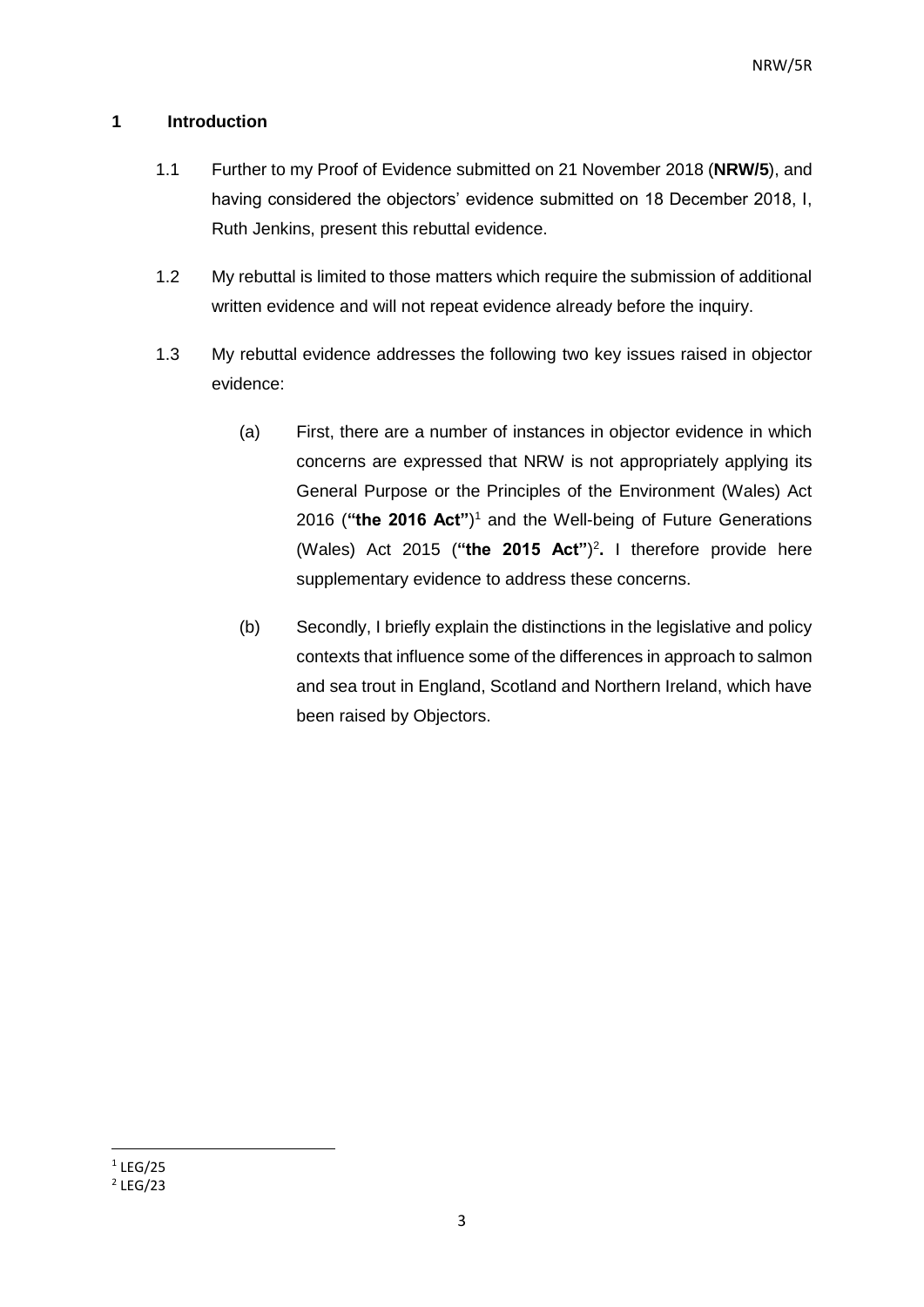This page has been left intentionally blank.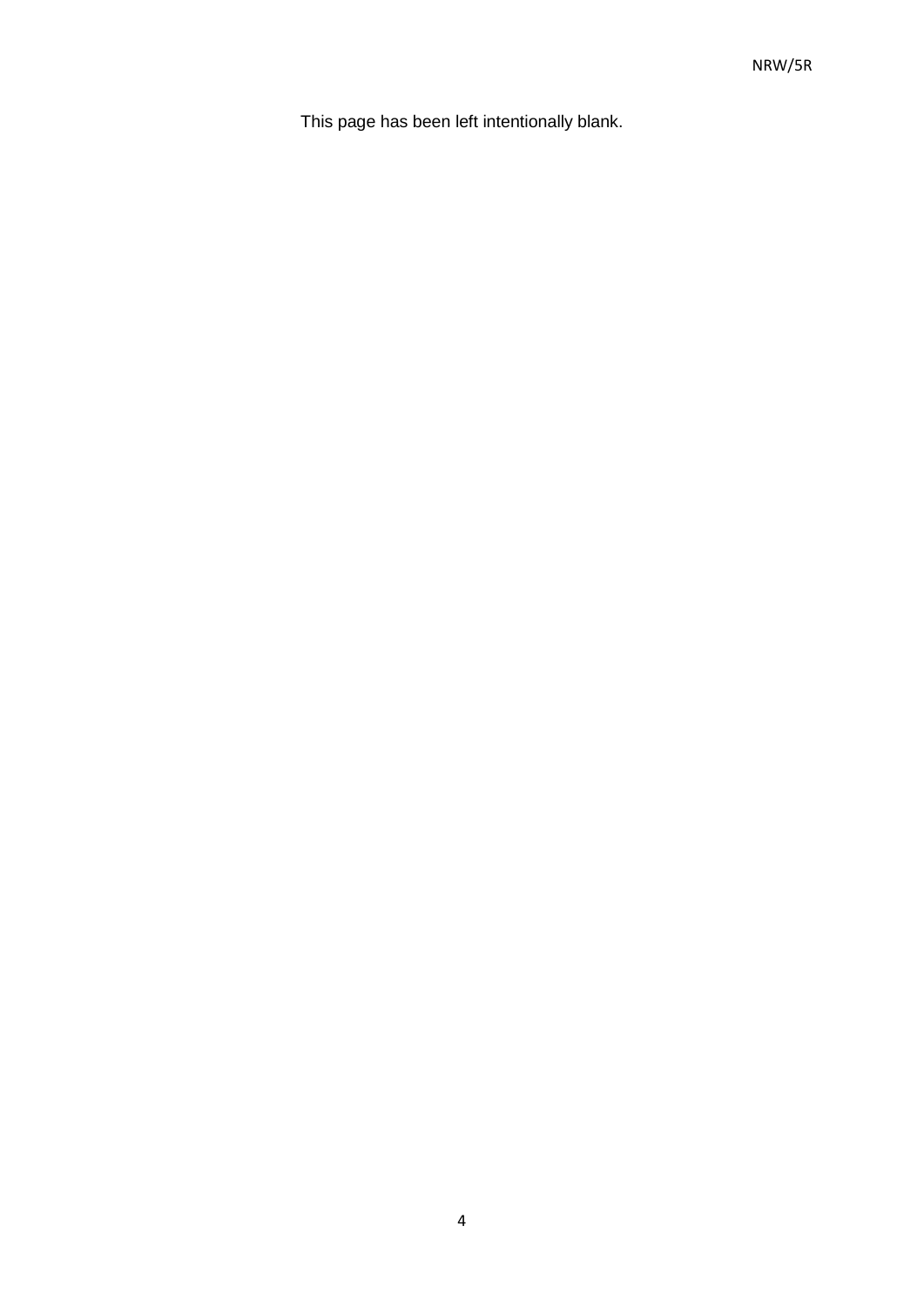### **2 Sustainable Management of Natural Resources**

- 2.1 An objection is raised that relates to NRW's application of, and compliance with, the Sustainable Management of Natural Resources policy (**"SMNR"**). In his evidence, Mr John Eardley of the Campaign for the Protection of Welsh Fisheries (**"CPWF"**)) contends that NRW should be pursuing voluntary solutions (rather than mandatory requirements prescribed in legislation), on the basis that such an approach would better accord with NRW's general purpose to pursue SMNR.<sup>3</sup> Further, and similarly, Mr Reuben Woodford contends that NRW has not complied with the SMNR on the basis that it has failed to engage in collaboration. 4
- 2.2 These matters are addressed in my primary evidence at paragraphs 5.1 to 5.4.<sup>5</sup> I make the following additional points in rebuttal.
- 2.3 SMNR does not dictate that a voluntary approach is always to be preferred over an approach based on mandatory regulation. Rather, it requires an integrated approach where action is undertaken across sectors and across NRW functions, which will not necessarily involve merely voluntary measures. The current evidence and data in relation to fish stocks indicate that existing voluntary measures leave those stocks at a higher level of risk than is acceptable, but that mandatory controls coupled with a wider approach could assist in population recovery.<sup>6</sup> In these circumstances, the mandatory measures comply with SMNR. Additionally, in accordance with the integrated approach required by SMNR, the mandatory All Wales Byelaws form part of a wider suite of measures.<sup>7</sup>
- 2.4 So far as collaboration is concerned, of course, NRW will continue to work collaboratively with willing partners on areas of shared interest and common purpose to deliver its wellbeing objectives for Wales. Where disagreement remains NRW will also continue to facilitate discussion.
- 2.5 For example, NRW is engaged with the fishing community across Wales at a number of levels including; local fishery groups, habitat and local catchment groups, such as the Carmarthenshire environment and habitat group. Local

1

<sup>3</sup> CPWF/1B, para 33.

<sup>4</sup> AOA/1, paras 76-78.

<sup>5</sup> NRW/5.

<sup>6</sup> NRW/1, paras 9.9-9.26.

<sup>7</sup> See also NRW/6.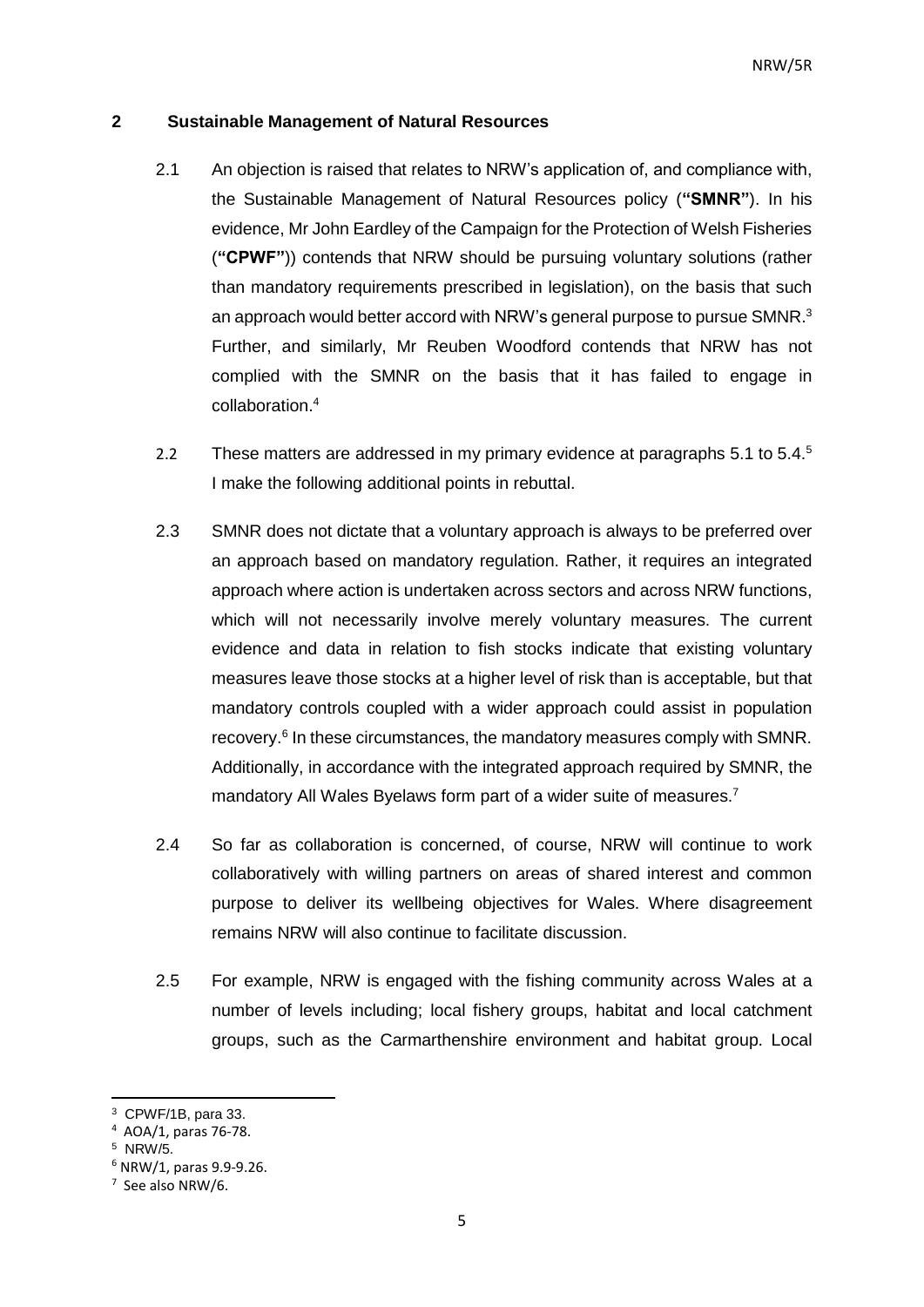fisheries groups are highly valued by NRW and meet regularly to discuss place based and national issues. These groups have been used to discuss and debate the management of the rivers, threats to the fisheries and opportunities to promote and fund river and fisheries improvements. These groups have also enabled discussion of declining stocks and the need for action to address this. The issue of stocks, and the All Wales Byelaws specifically, have been regularly discussed and debated at these groups. NRW therefore considers that the All Wales Byelaws have been developed in accordance with the principles of collaborative working required by SMNR.

- 2.6 NRW also works proactively with Afonydd Cymru<sup>8</sup> and individual rivers trusts through catchment groups to support practical and positive action to address sustainable management of freshwater ecosystems.
- 2.7 NRW recognises that it is important to continue to engage with the fishing community and intends to do so.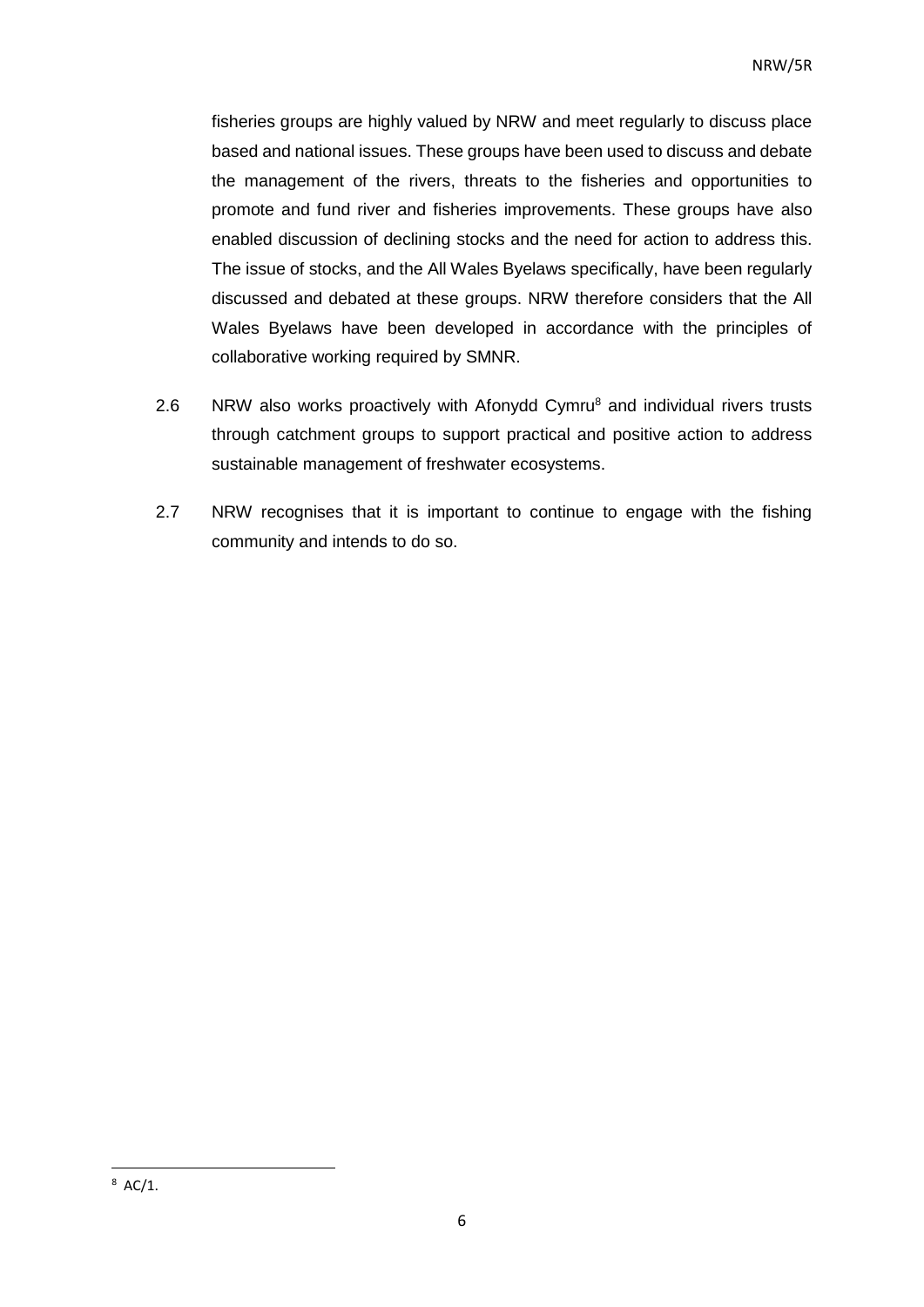## **3 The State of Natural Resources Report (SoNaRR)**

- 3.1 In his evidence, Mr Woodford submits that the proposed measures have not been developed in accordance with the SoNaRR Report<sup>9</sup> process.<sup>10</sup>. In large part, this matter has already been addressed in my primary evidence.<sup>11</sup> I make the following further points in response.
- 3.2 The statutory purpose of SoNaRR is to track the extent to which Wales is making progress towards achieving SMNR and provide an evidence base to inform the Welsh Government's Natural Resources policy and the priorities and opportunities for action at local and national level.
- 3.3 It serves to demonstrate the risks to and benefits of natural resources. Its role is to establish what is required to keep those benefits flowing, though adaptive intervention.
- 3.4 SoNaRR involves the collection, review and analysis of evidence which sets out the state of Wales's natural resources and the identification of the risks faced by those resources. The aim of the approach is to make the natural resources more resilient.
- 3.5 The process of developing the Wales Rod and Line (Salmon and Sea Trout) Byelaws 2017 and the Wales Net Fishing (Salmon and Sea Trout) Byelaws 2017 (together **"the All Wales Byelaws"**) has taken an evidence based approach and has applied the principles of SMNR to deliver the objective of healthy and resilient ecosystems and the benefits they provide.

**.** 

<sup>9</sup> POL/19.

<sup>10</sup> AOA/1, para 3.

<sup>11</sup> NRW/5, paras 8.1-8.3.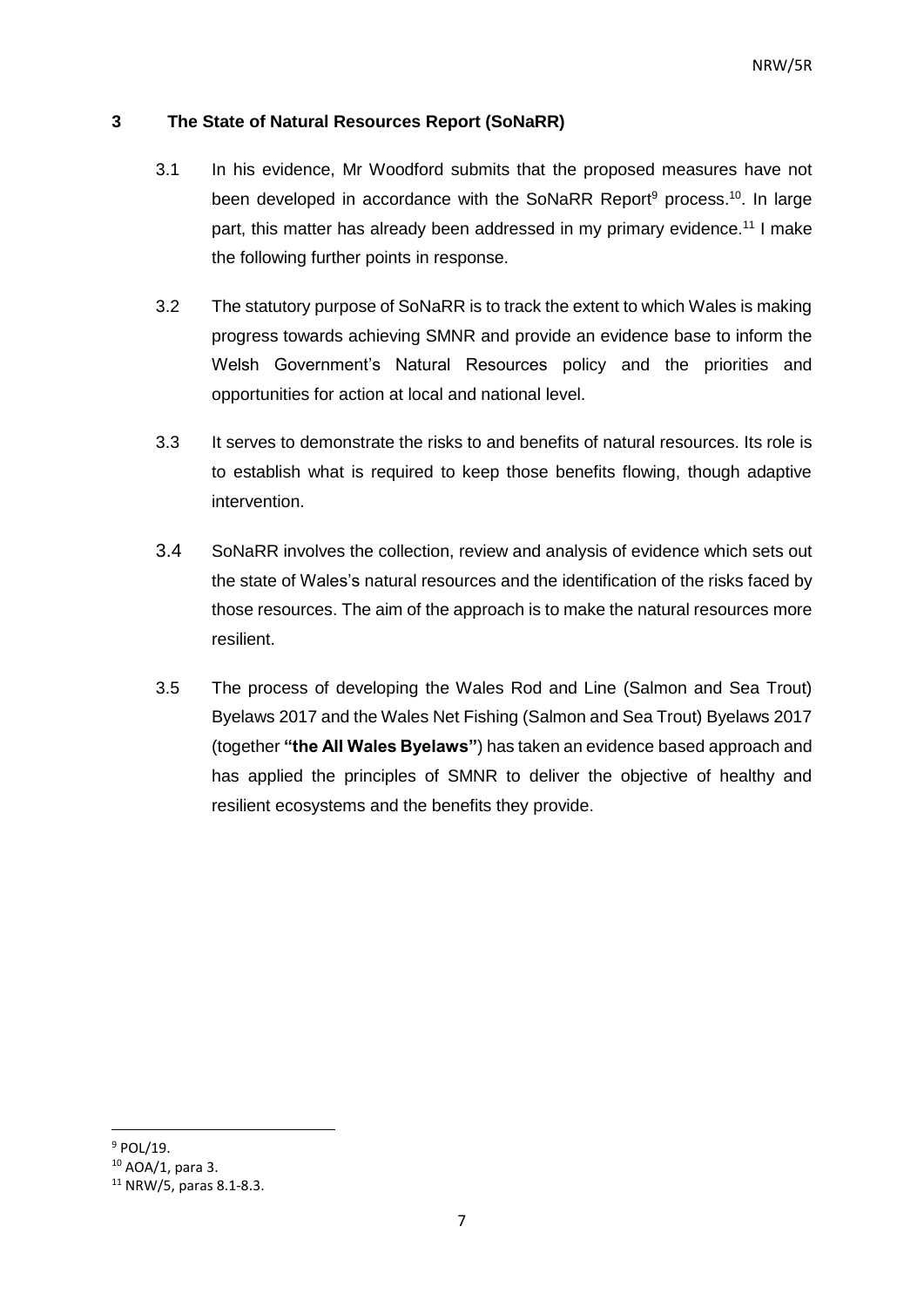This page has been left intentionally blank.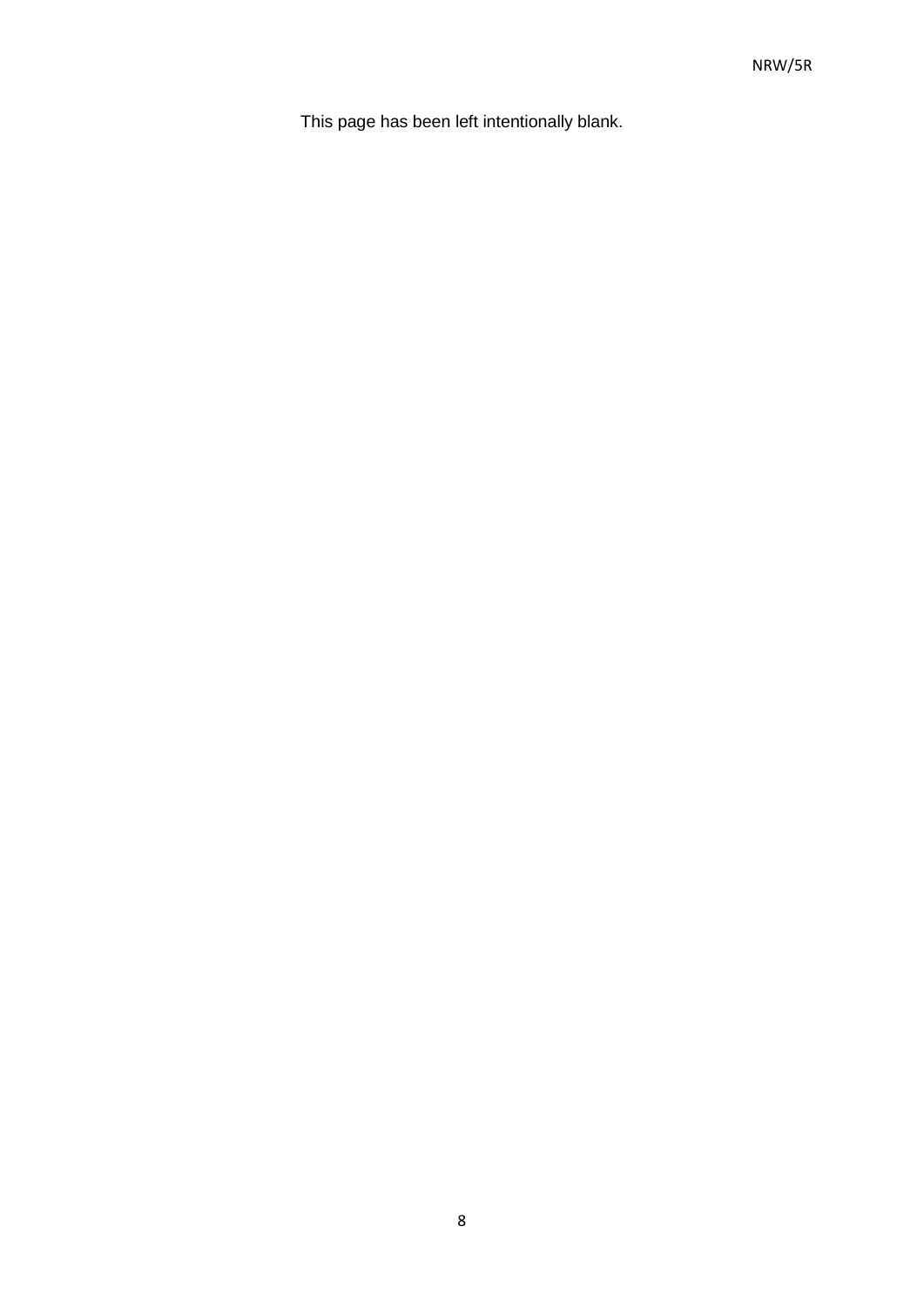#### **4 The Well-being duty**

4.1 Some Objectors have questioned whether NRW has complied with its well-being duty pursuant to the 2015 Act<sup>12</sup>. For example, Mr Woodford contends that NRW has failed properly to assess the negative impacts the All Wales Byelaws may have on well-being, particularly in relation to the angling community.<sup>13</sup> Abergwili Angling Club and John Eardley also both question the impact of the All Wales Byelaws on aspects of well-being. The requirements of the well-being duty are assessed in my primary evidence.<sup>14</sup> However, the following additional points are made.

#### *The applicable policies*

- 4.2 NRW's general purpose under article 4 of the Natural Resources Body for Wales (Establishment) Order 2012 – as inserted by the 2016 Act<sup>15</sup> - is to pursue SMNR and to deliver the SMNR objective set out in the 2016  $Act^{16}$ . The objective of SMNR is to maintain and enhance the resilience of ecosystems and the benefits they provide. High-quality natural resources and healthy and resilient ecosystems underpin social economic and cultural wellbeing. It is important that NRW takes decisions by understanding the links between our need for and use of resources, and ensuring their long-term sustainability. In doing this, NRW seeks to:
	- (a) meet the needs of present generations without compromising future generations' ability to meet their own needs; and
	- $(b)$  make a contribution to the well-being goals<sup>17</sup>.

#### *How are NRW complying with these policies?*

4.3 First and foremost, although fishing can support well-being its continuation by current methods at the expense of resilient ecosystems would not deliver SMNR. In accordance with the goal of not compromising future generations' ability to meet their needs, it is therefore necessary to strike a balance between protecting

**.** 

<sup>&</sup>lt;sup>12</sup> LEG/23, Section 3 of Part 2; AAC/1, para 29(2); AOA/1, paras 8-10, and 64-88; CPWF/1B, para 33.

<sup>13</sup> AOA/1, paras 9-10, 78-88, and 116.

<sup>14</sup> NRW/5, paras 4.3-4.8; 5.1-5.2; 8.1; 9.1-9.3 and 10.1.

<sup>15</sup> LEG/25, section 5.

<sup>16</sup> LEG/25, Part 1

<sup>17</sup> LEG/23, Section 4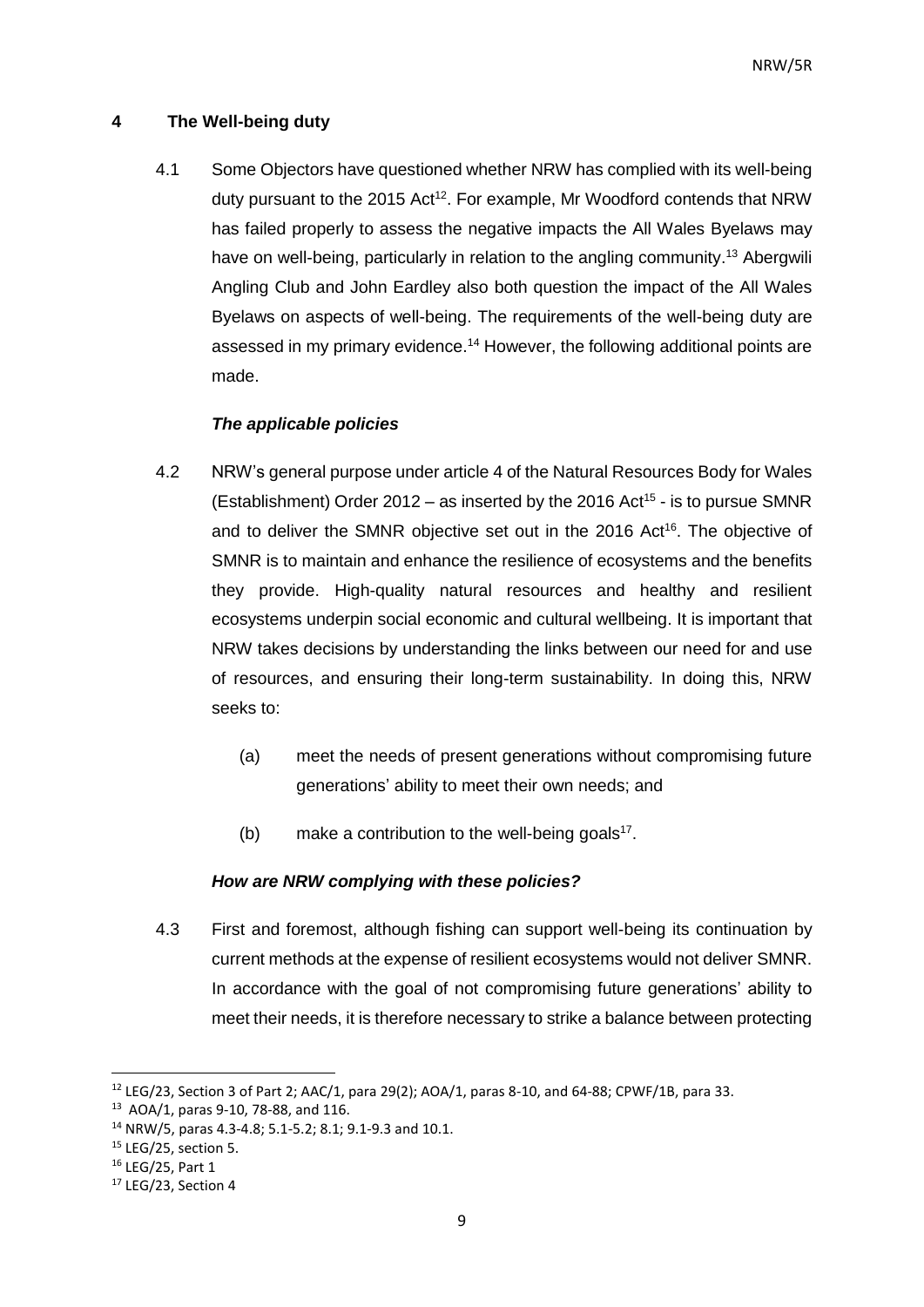well-being in the short-term, and securing and enhancing well-being in the longer term. The primary evidence of Peter Gough clearly demonstrates that if these measures are not introduced then the attributes of wellbeing are ultimately most harmed by stocks further depleting.<sup>18</sup>

- 4.4 Nonetheless, NRW seek to show how its wellbeing objectives support the goals more broadly. This may mean, for example, applying other activities or mechanisms to implement a wider suite of measures in the context of supporting well-being. For example, working with others to promote fishing and allowing greater numbers of people to benefit from fishing would align with NRW's wellbeing objective in relation to healthy lives, as does providing partnership funding support for improved facilities/infrastructure or providing directly improved access from the land NRW manage.
- 4.5 Moreover, the All Wales Byelaws will not lead to a loss of public access to rivers, as some Objectors contend. NRW is working proactively with Welsh Government, and a range of stakeholders through the National Access Forum for Wales, and the local access forums established by every highway authority and National Park authority in Wales, to seek improvements for appropriate public access to river and other environments as part of a suit of measures to increase activity, improve health and people's connection and care for the environment. NRW are also working strategically to support and influence education provision and the role of, and benefits to, the natural resources of Wales and would be happy to further collaborate with all sectors to advance these objectives.

**.** 

 $18$  NRW/1, para 5 and paras  $9.1 - 9.27$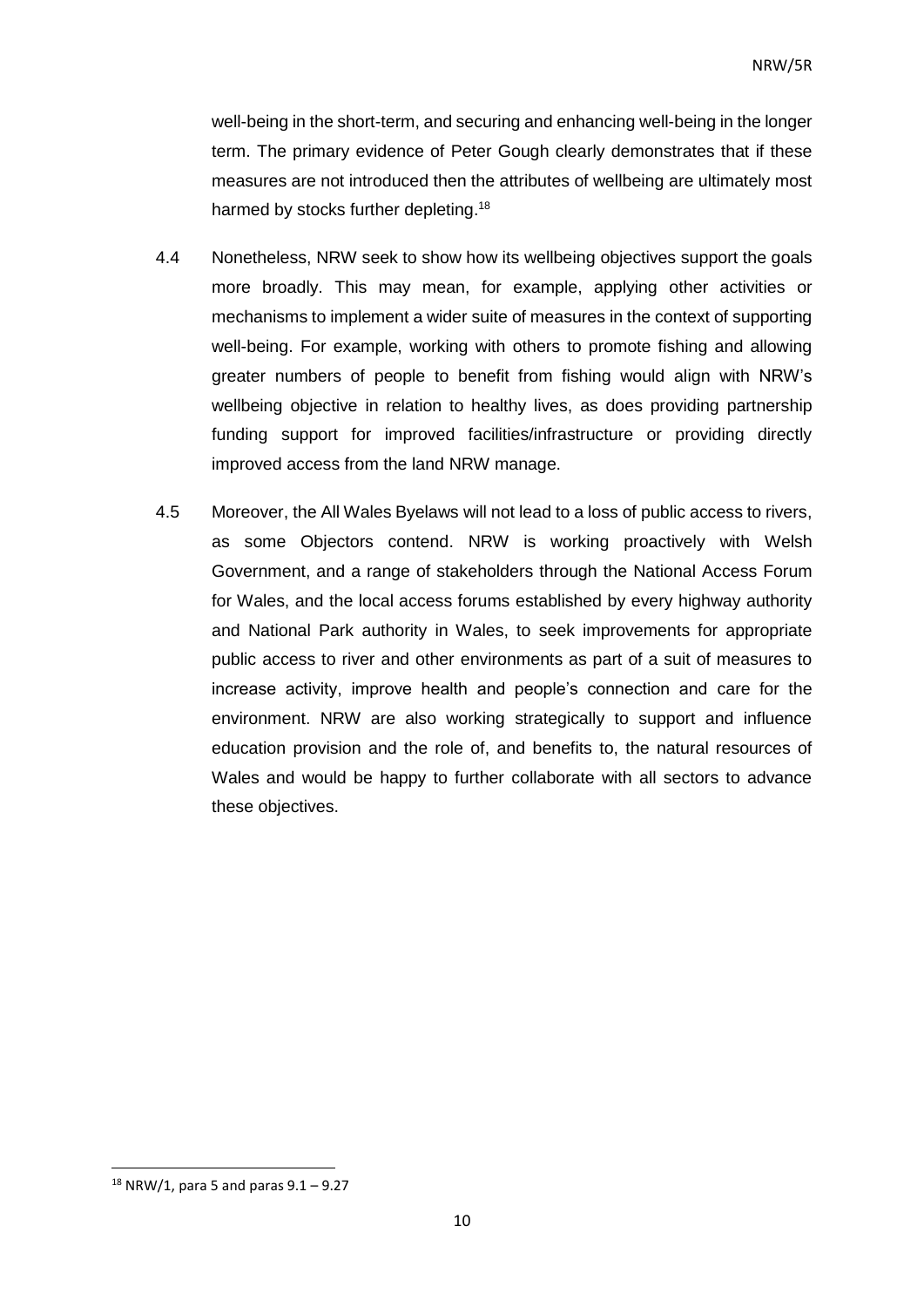## **5 Differences in approach between Wales and other jurisdictions**

- 5.1 A number of Objectors draw comparisons between the All Wales Byelaws, and measures taken or proposed by the Environment Agency in England. <sup>19</sup> In some cases, the differences in approach are based on the different data in each country, and the approach taken in Wales in these circumstances is addressed by the primary evidence of Peter Gough.<sup>20</sup> In addition, there are distinct policy and legislative contexts in each country that also inform differences of approach. I consider these below
- 5.2 The legislation set out in my primary evidence describes a specific legislative framework for Wales.<sup>21</sup> NRW is established under the Natural Resources Body for Wales (Establishment) Order 2012, article 4 of which was inserted by the 2016 Act<sup>22</sup> and requires NRW as its general purpose to pursue the SMNR with the objective to maintain and enhance the resilience of ecosystems and the benefits they provide and, in so doing:
	- (a) meet the needs of present generations of people without compromising the ability of future generations to meet their needs, and;
	- (b) contribute to the achievement of the well-being goals in section 4 of the 2015 Act $^{23}$ .
- 5.3 A set of nine principles drawn from the 12 principles established by the Convention on Biological Diversity (**"CBD"**) <sup>24</sup> reflect an approach that needs to be undertaken to work towards SMNR.
- 5.4 In addition, Wales has a duty of biodiversity and *must seek to maintain and enhance biodiversity and promote the resilience of ecosystems through the*  exercise of all its functions (the 2016 Act)<sup>25</sup>.

 $\overline{a}$ 

<sup>&</sup>lt;sup>19</sup> See, for example, AT/1, para 3; AC/1, paras 11-13; AR/1, paras 7-12, 54, AN/a, paras 1b and 1e.

 $20$  NRW/1, paras  $5.1 - 5.5$ .

<sup>21</sup> NRW/5, paras 4.1-4.9.

 $22$  LEG/25, section 5.

<sup>23</sup> LEG/23

<sup>24</sup> Appendix 1, NRW/5Ra

<sup>25</sup> LEG/25, Section 6(1)